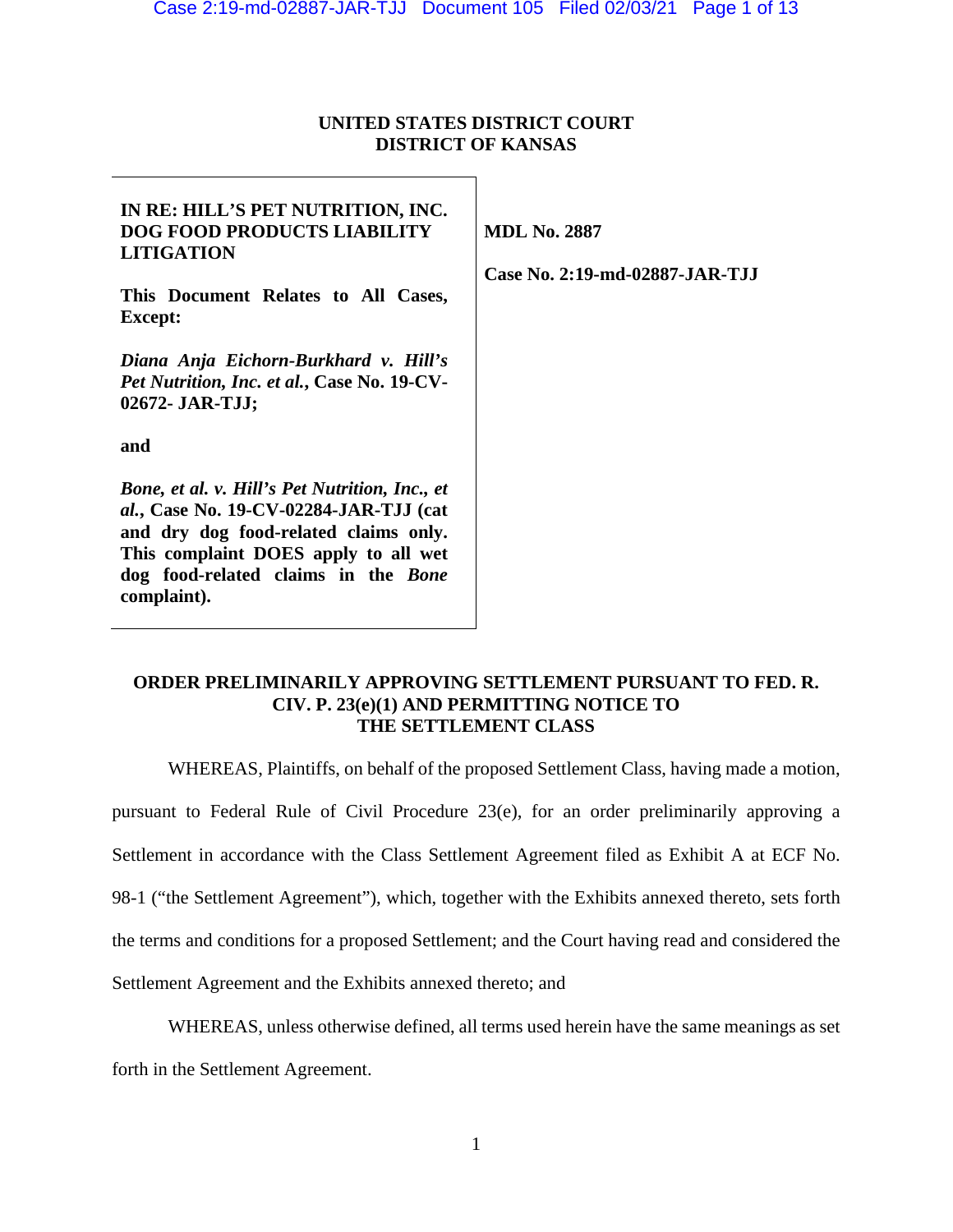#### Case 2:19-md-02887-JAR-TJJ Document 105 Filed 02/03/21 Page 2 of 13

### NOW, THEREFORE, IT IS HEREBY ORDERED:

1. The Court has reviewed the Settlement Agreement and does hereby preliminarily approve the Settlement set forth therein as fair, reasonable, and adequate, subject to further consideration at the Settlement Hearing described below.

2. Pursuant to Rules 23(a) and (b)(3) of the Federal Rules of Civil Procedure, and for purposes of this Settlement only, the Court grants provisional certification to the following nationwide Settlement Class for settlement purposes only: All persons and entities that purchased Hill's Products in the United States from September 1, 2018 to May 31, 2019. Excluded from this Settlement Class are: all persons and entities that have been provided compensation from any Defendant and have executed a release for the claims described herein; Defendants, any entity in which Defendants have a controlling interest, and their legal representatives, officers, directors, employees, assigns and successors; persons and entities that purchased Hill's Products for resale or resold Hill's Products, but persons or entities that purchased Hill's Products for direct use are not excluded; the Judges to whom this case is assigned and any member of the Judges' staff or immediate family; Settlement Class Counsel; and putative Settlement Class Members who submit a valid Request for Exclusion prior to the Opt-Out Deadline.

3. The Court additionally grants provisional certification, for settlement purposes only, to the state Settlement Subclasses described in the Consolidated Class Action Complaint. Excluded from the Settlement Subclasses are: all persons and entities that have been provided compensation from any Defendant and have executed a release for the claims described herein; Defendants, any entity in which Defendants have a controlling interest, and their legal representatives, officers, directors, employees, assigns and successors; persons and entities that purchased Hill's Products for resale or resold Hill's Products, but persons or entities that purchased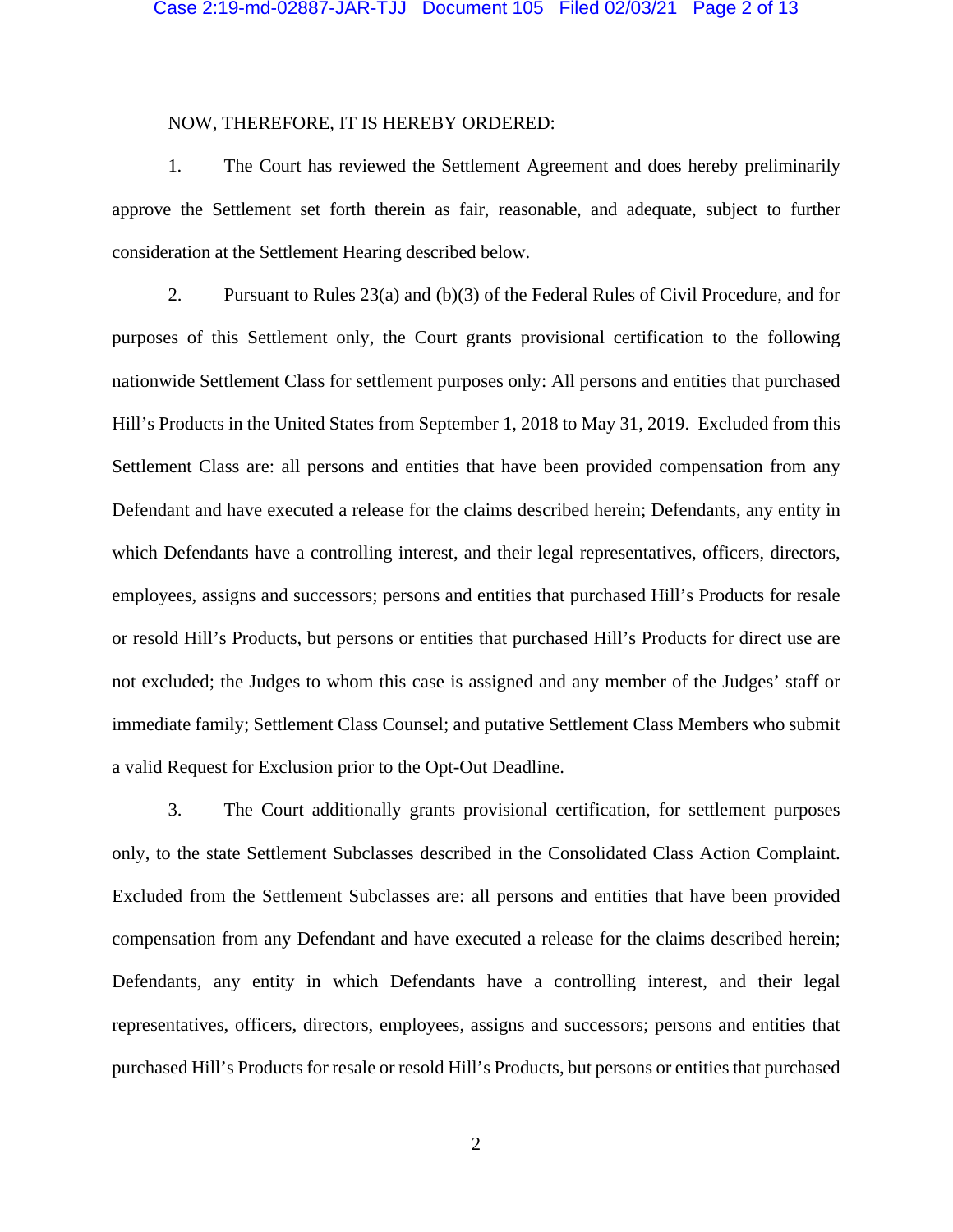#### Case 2:19-md-02887-JAR-TJJ Document 105 Filed 02/03/21 Page 3 of 13

Hill's Products for direct use are not excluded; the Judges to whom this case is assigned and any member of the Judges' staff or immediate family; Settlement Class Counsel; and putative Settlement Class Members who submit a valid Request for Exclusion prior to the Opt-Out Deadline.

4. The Court finds, for the purposes of the Settlement only, that the prerequisites for a class action under Rules 23(a) and (b)(3) of the Federal Rules of Civil Procedure have been satisfied in that: (a) the number of Settlement Class Members is so numerous that joinder of all members is impracticable; (b) there are questions of law and fact common to the Settlement Classes; (c) the claims of Plaintiffs are typical of the claims of the Settlement Classes they seek to represent; (d) Plaintiffs and Settlement Class Counsel have and will fairly and adequately represent the interests of the Settlement Classes; (e) the questions of law and fact common to the Settlement Class Members predominate over any questions affecting only individual Settlement Class Members; and (f) a class action is superior to other available methods for the fair and efficient adjudication of the controversy.

5. Pursuant to Rule 23 of the Federal Rules of Civil Procedure, and for the purposes of the Settlement only, the named Class Representatives in the Consolidated Class Action Complaint are preliminarily certified as the Class Representative and Co-Lead Counsel Gary E. Mason of Mason Lietz & Klinger LLP, Scott A. Kamber of KamberLaw LLC, Michael R. Reese of Reese LLP, and Rachel E. Schwartz of Stueve Siegel Hanson LLP are preliminarily appointed as Settlement Class Counsel.

6. The Court preliminarily finds that the proposed Settlement should be approved as: (i) the result of serious, extensive arm's-length and non-collusive negotiations; (ii) falling within a range of reasonableness warranting final approval; (iii) having no obvious deficiencies; and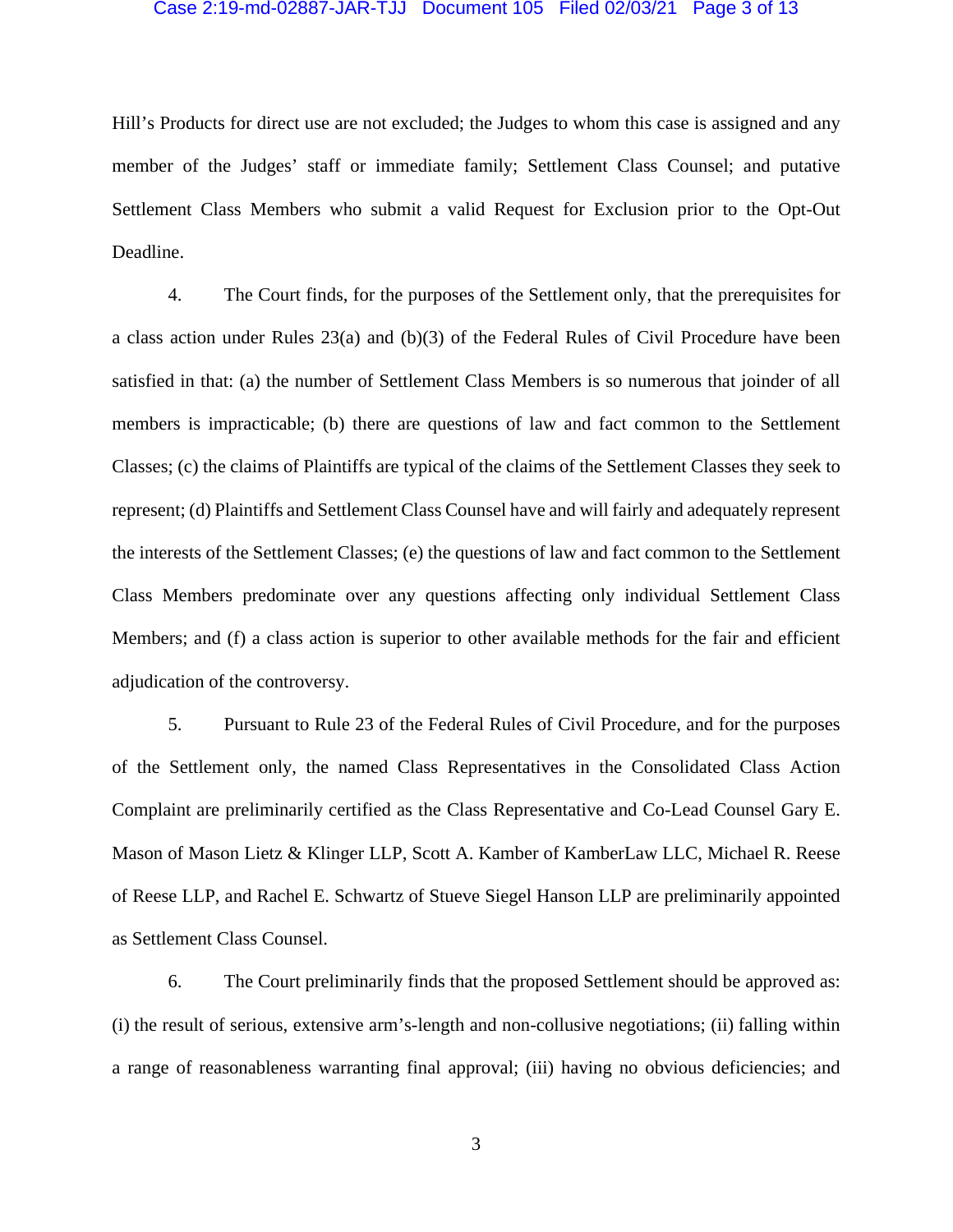#### Case 2:19-md-02887-JAR-TJJ Document 105 Filed 02/03/21 Page 4 of 13

(iv) warranting notice of the proposed Settlement to Settlement Class Members and further consideration of the Settlement at the Settlement Hearing described below.

7. The Settlement Hearing, which the Court presently intends to conduct by Zoom in light of the ongoing exigent circumstances caused by the COVID-19 pandemic, shall be held before this Court on July 27, 2021 at 10:00 a.m. The Zoom link will be posted on the website for the Settlement, www.PetFoodSettlement.com. This Hearing will determine (i) whether the proposed Settlement on the terms and conditions provided for in the Settlement Agreement is fair, reasonable, and adequate to the Settlement Classes and should be approved by the Court; (ii) whether the proposed Final Judgment and Order of Dismissal as provided under the Settlement Agreement should be entered; (iii) whether the proposed Plan of Allocation is fair, reasonable, and adequate and should be approved; (iv) whether the Settlement Classes should be finally certified for purposes of the Settlement only; (v) whether Plaintiffs and Settlement Class Counsel should be finally appointed as Class Representatives and Class Counsel, respectively, for purposes of the Settlement only; (vi) the amount of attorneys' fees, charges, and expenses that should be awarded to Settlement Class Counsel; and (vii) any service awards to Class Representatives. The Court will also hear any objections by Settlement Class Members to (i) the Settlement or Plan of Allocation; (ii) the award of attorneys' fees and expenses to Settlement Class Counsel; and (iii) awards to Class Representatives; and to consider such other matters the Court deems appropriate. The Court may adjourn the Settlement Hearing without further notice to the Members of the Settlement Class.

8. The Court approves, as to form and content, the Long Form Notice, substantially in the forms annexed as Exhibit 3 to the Settlement Agreement, respectively.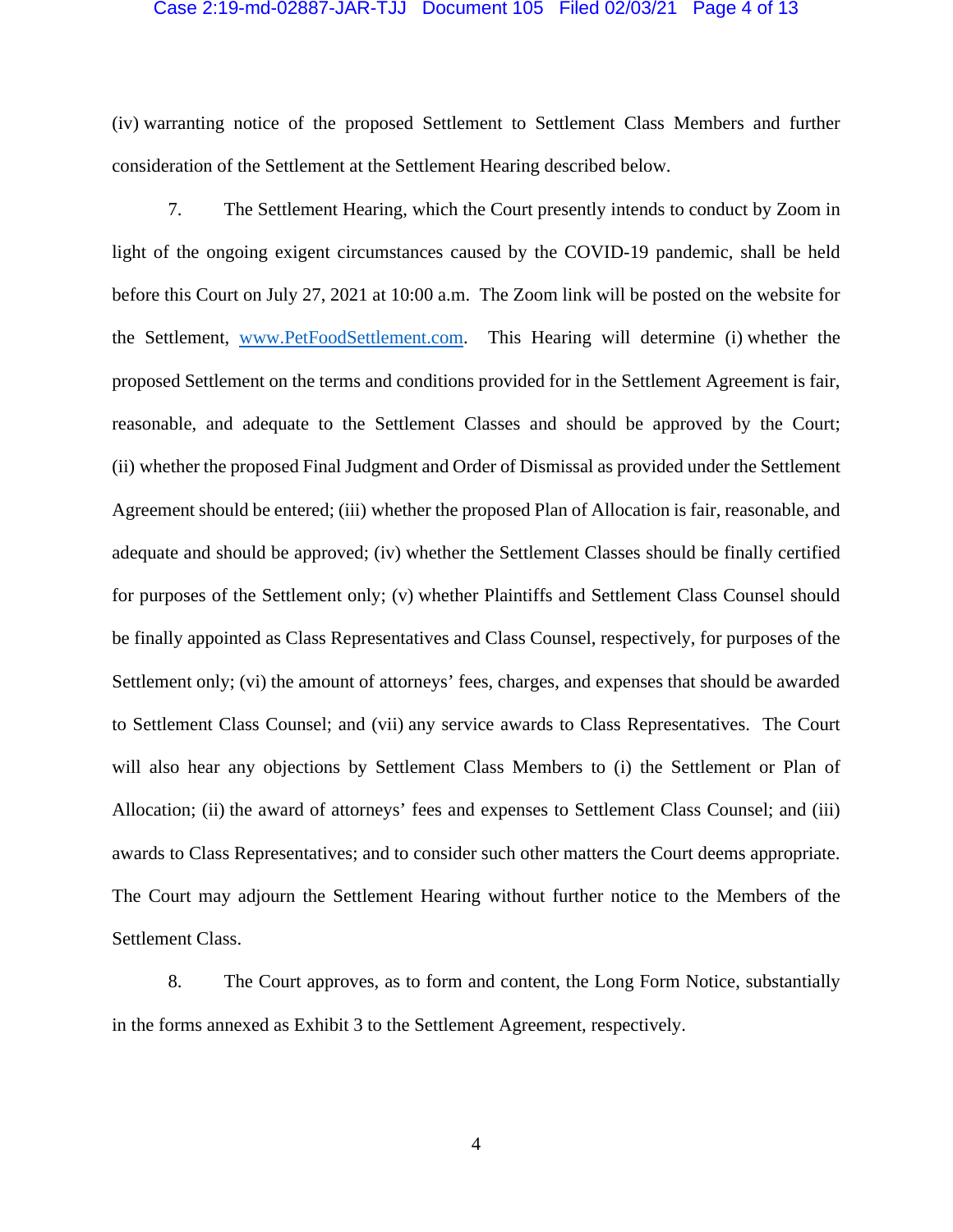#### Case 2:19-md-02887-JAR-TJJ Document 105 Filed 02/03/21 Page 5 of 13

9. The Court approves the form of the Publication Notices and the Press Release, substantially in the forms annexed as Exhibits 4 and 6 to the Settlement Agreement.

10. The Court approves the form of the Claim Form, substantially in the form annexed as Exhibit 2 to the Settlement Agreement.

11. The Court finds that the mailing and distribution of the Notice and publishing of the Summary Notice substantially in the manner and form set forth in the Settlement Agreement and the Notice Plan, attached as Exhibit 5: (a) constitute the best notice to Settlement Class Members practicable under the circumstances; (b) are reasonably calculated, under the circumstances, to describe the terms and effect of the Settlement Agreement and of the Settlement and to apprise Settlement Class Members of their right to object to the proposed Settlement; (c) are reasonable and constitute due, adequate, and sufficient notice to all persons entitled to receive such notice; and (d) satisfy all applicable requirements of the Federal Rules of Civil Procedure (including Rules 23(c)-(e)), the United States Constitution (including the Due Process Clause), the Rules of this Court, and other applicable law.

12. Heffler Claims Group ("Settlement Administrator") is hereby appointed to supervise and administer the notice procedure as well as the processing of claims as more fully set forth below.

13. Not later than March 8, 2021, (the "Notice Date"), the Settlement Administrator shall commence mailing the Notice, substantially in the forms annexed to the Settlement Agreement, to be mailed by First-Class Mail to all Settlement Class Members who can be identified with reasonable effort and to be posted on the case-designated website, www.PetFoodSettlement.com.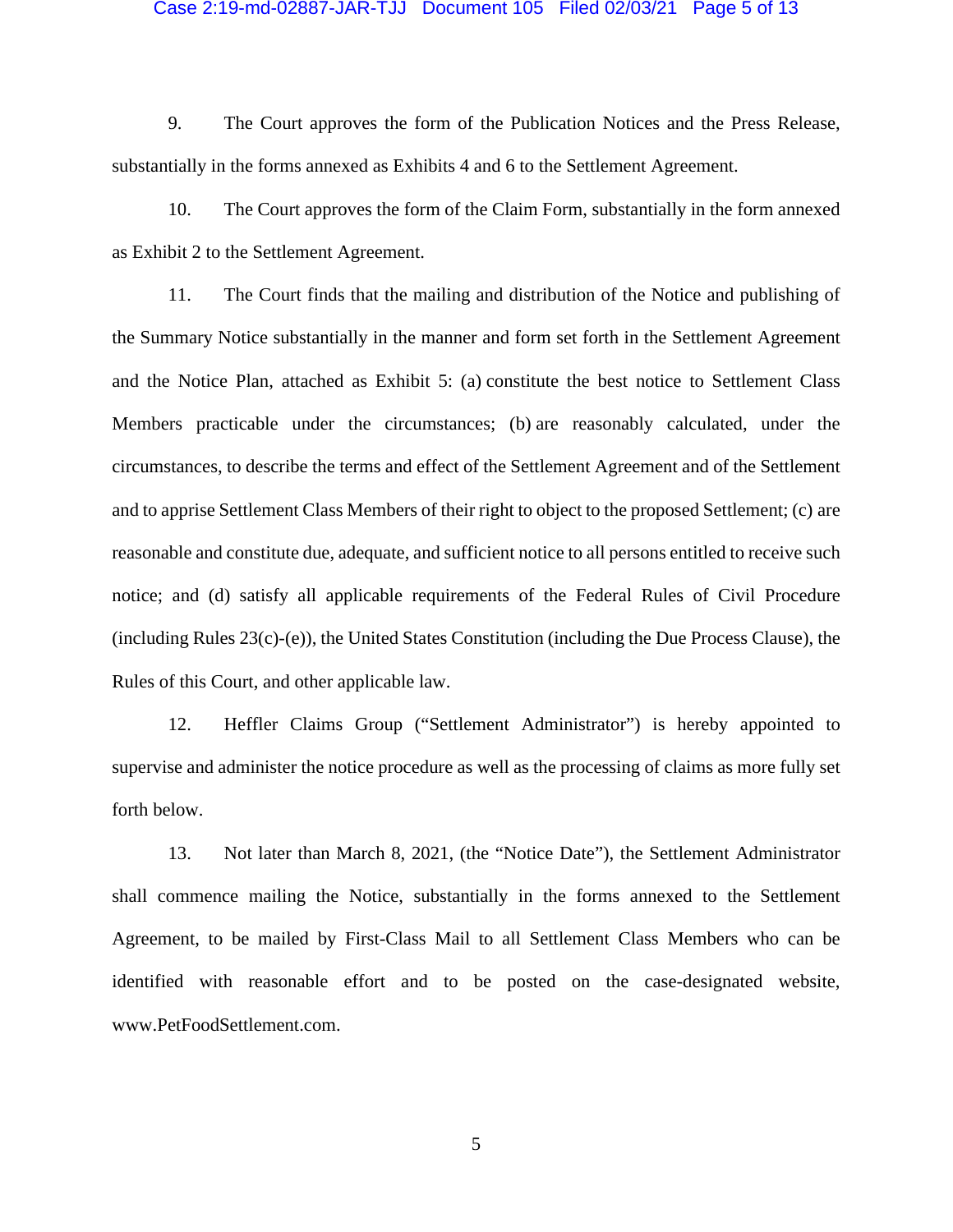#### Case 2:19-md-02887-JAR-TJJ Document 105 Filed 02/03/21 Page 6 of 13

14. The Settlement Administrator shall cause the Publication Notice to be published as described in the Notice Plan no later than April 1, 2021, and the Press Release shall be published once over a national newswire service no later than March 8, 2021.

15. Not later than July 2, 2021, Settlement Class Counsel shall file with the Court proof, by affidavit or declaration, of such mailing and publishing.

16. All fees and expenses incurred in identifying and notifying Settlement Class Members shall be paid from the Settlement Fund.

17. All Settlement Class Members shall be bound by all determinations and judgments concerning the Settlement, whether favorable or unfavorable to the Settlement Class, regardless of whether such Persons seek or obtain by any means, including, without limitation, by submitting a Claim Form or any similar documentation, any distribution from the Settlement Fund or the Net Settlement Fund unless they timely opt-out.

18. Settlement Class Members who wish to participate in the Settlement shall complete and submit Claim Forms in accordance with the instructions contained therein. Unless the Court orders otherwise, all Claim Forms must be postmarked or submitted electronically no later than July 2, 2021. Any Settlement Class Member who files a Claim Form shall reasonably cooperate with the Settlement Administrator, including by promptly responding to any inquiry made by the Settlement Administrator. Any Settlement Class Member who does not timely submit a Claim Form within the time provided shall be barred from sharing in the distribution of the proceeds of the Settlement but shall nonetheless be bound by the Settlement Agreement, the Judgment, and the releases therein, unless they timely opt-out or as otherwise ordered by the Court. Notwithstanding the foregoing, Settlement Class Counsel may, in their discretion, accept late-submitted claims for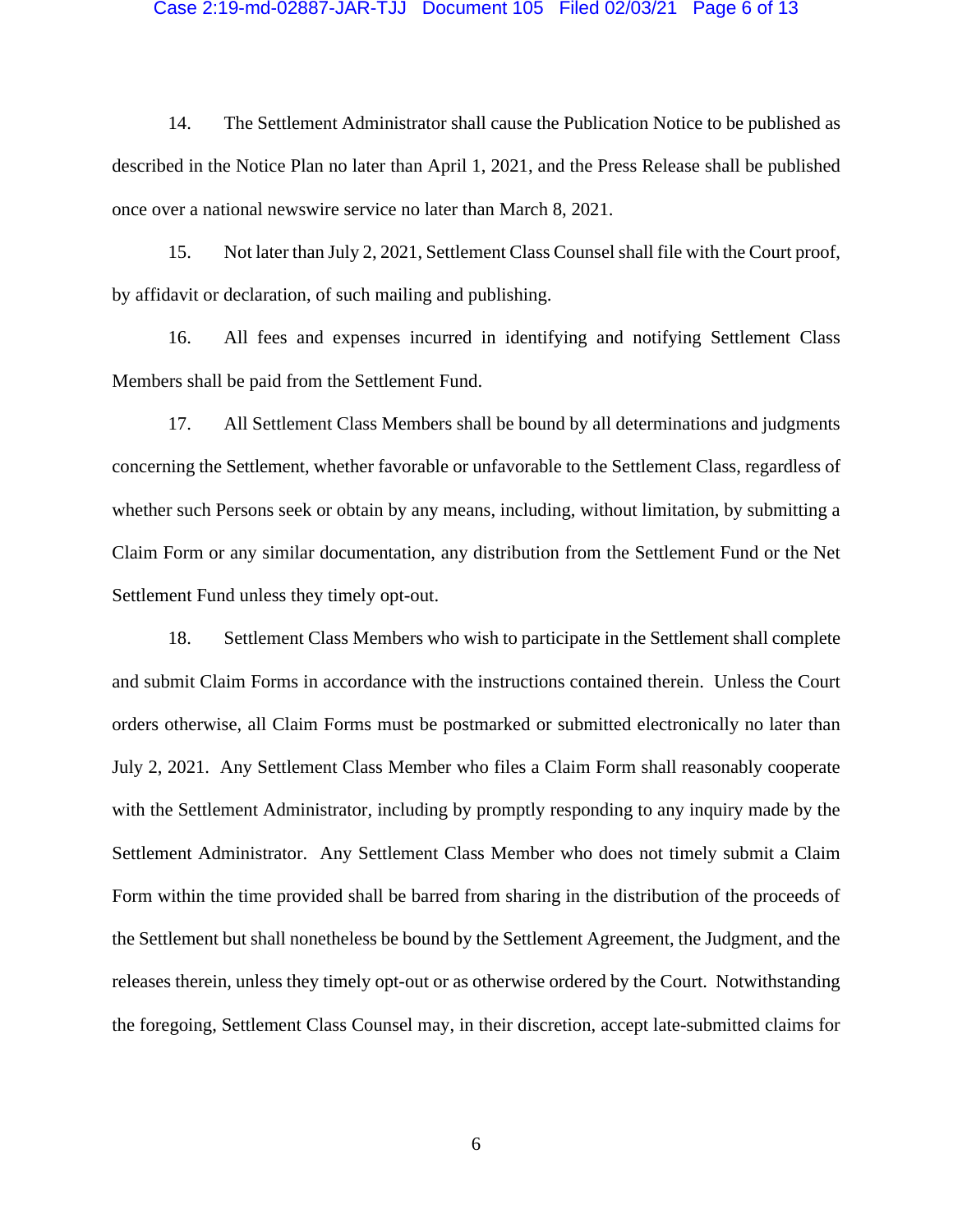#### Case 2:19-md-02887-JAR-TJJ Document 105 Filed 02/03/21 Page 7 of 13

processing by the Settlement Administrator so long as distribution of the Net Settlement Fund to Authorized Claimants is not materially delayed thereby.

19. The Claim Form submitted by each Settlement Class Member must: (i) be properly completed, signed and submitted in a timely manner in accordance with the preceding paragraph; (ii) be accompanied by adequate supporting documentation, if required and as specified in the Settlement Agreement or such other documentation deemed adequate by the Settlement Administrator or Settlement Class Counsel; (iii) be complete and contain no deletions or modifications of any of the printed matter contained therein; and (iv) be signed under penalty of perjury. As part of the Claim Form, each claimant shall submit to the jurisdiction of the Court with respect to the claim submitted.

20. Any Settlement Class Member may enter an appearance, at the Settlement Class Member's own expense, individually or through counsel of the Settlement Class Member's own choice. If a Settlement Class Member does not enter an appearance, that Settlement Class Member will be represented by Settlement Class Counsel.

21. Any Person falling within the definition of the Settlement Class may, upon request, be excluded or "opt out" from the Settlement Class. Any such Person must submit to the Settlement Administrator a request for exclusion ("Request for Exclusion"), by First-Class Mail such that it is received no later than June 21, 2021. A Request for Exclusion must be signed and state: (a) the name, address, and telephone number of the Person requesting exclusion; (b) identify the Settlement Class Member's type of claim (i.e., whether it is a Dog Injury Claim or Consumer Food Purchase Claim); (c) if applicable, the name of the Settlement Class Member's attorney; and (d) that the Person wishes to be excluded from the Settlement Class. The Request for Exclusion shall not be effective unless it provides the required information and is made within the time stated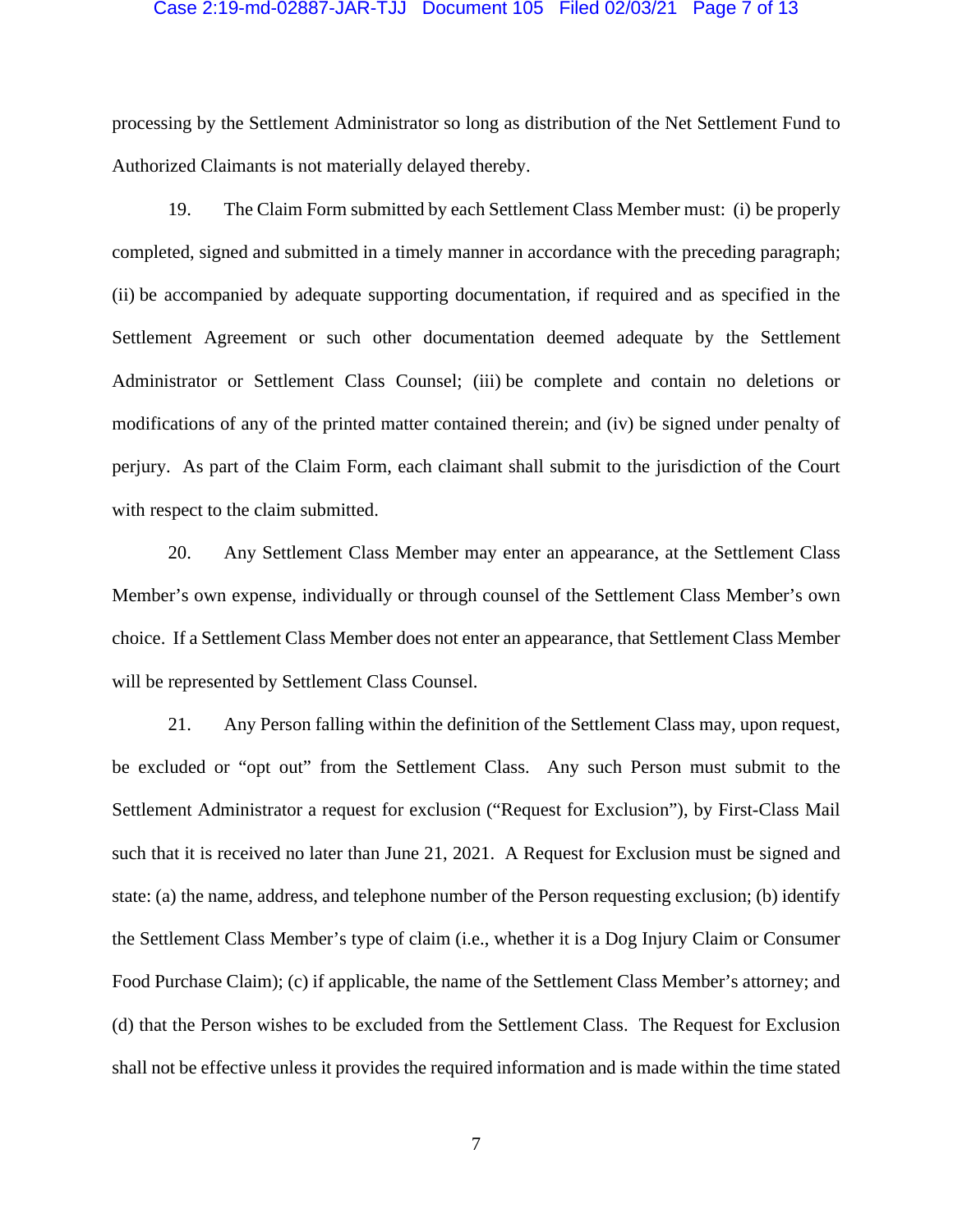#### Case 2:19-md-02887-JAR-TJJ Document 105 Filed 02/03/21 Page 8 of 13

above, or the exclusion is otherwise accepted by the Court. All Persons who submit valid and timely Requests for Exclusion in the manner set forth in this paragraph shall have no rights under the Settlement Agreement, shall not share in the distribution of the Net Settlement Fund, and shall not be bound by the Settlement Agreement or any final judgment.

22. Any Person who is excluded from the Settlement Class by virtue of having submitted a valid and timely Request for Exclusion may, at any point up to June 21, 2021, submit a written revocation of Request for Exclusion following the same instructions in ¶ 21 above.

23. Any Settlement Class Member who does not request exclusion may appear at the Settlement Hearing and show cause why the proposed Settlement should or should not be approved as fair, reasonable, and adequate, why a judgment should or should not be entered thereon, why the Plan of Allocation should or should not be approved, why attorneys' fees and expenses should or should not be awarded to Settlement Class Counsel, or why a service award should or should not be awarded to Class Representatives; provided, however, that no Settlement Class Member or any other Person shall be heard or entitled to contest such matters, unless that Person has delivered by hand or sent by First-Class Mail written objections and copies of any papers and briefs such that they are received, not simply postmarked, on or before June 21, 2021, to the following:

Scott A. Kamber KAMBERLAW LLC 201 Milwaukee Street, Suite 200 Denver, CO 80206 skamber@kamberlaw.com

Gary E. Mason MASON LIETZ & KLINGER LLP 5101 Wisconsin Avenue NW | Ste 305 Washington, DC 20016 gmason@masonllp.com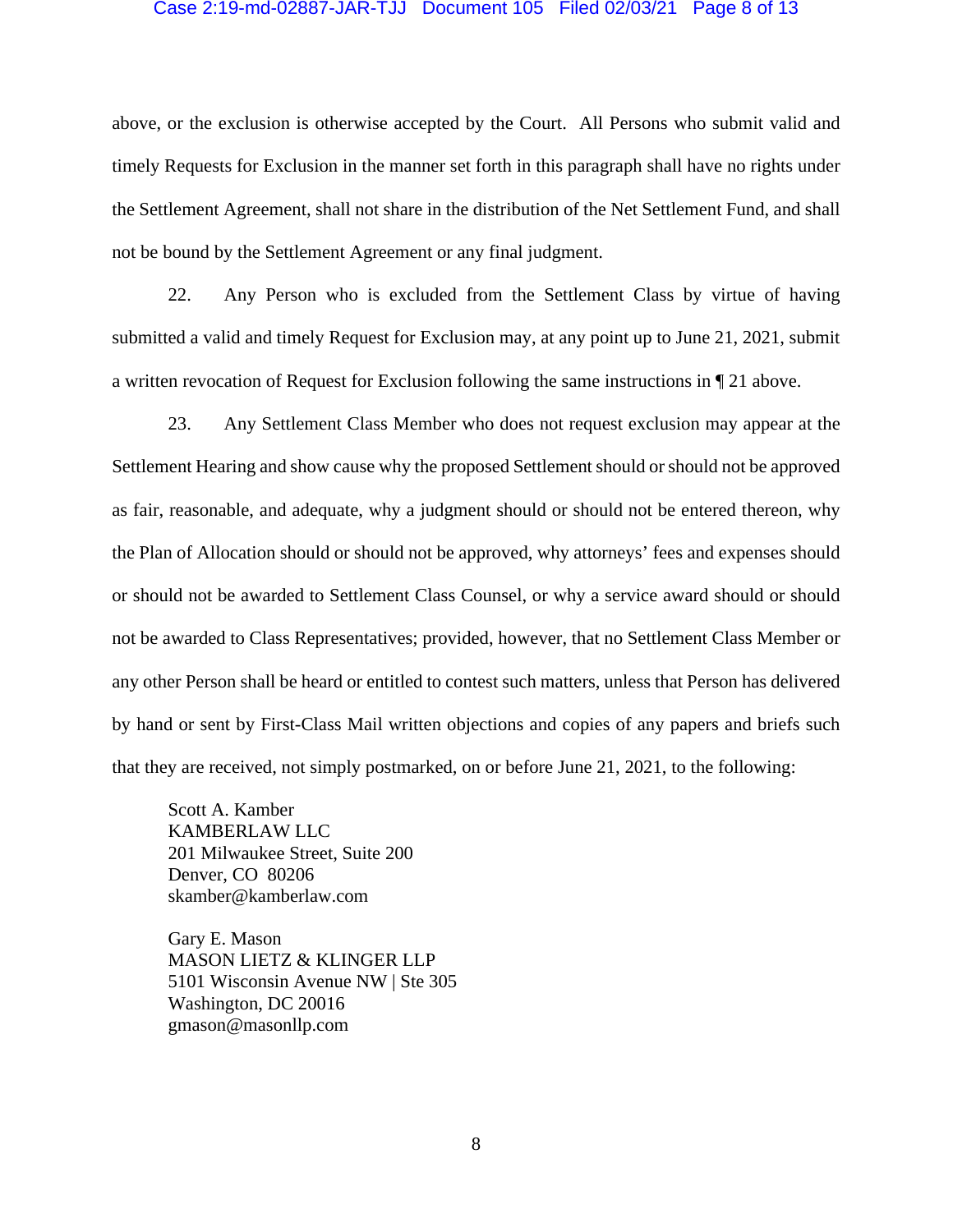Michael Robert Reese REESE LLP 100 West 93rd Street, 16th floor New York, NY 10025 mreese@reesellp.com

Rachel E. Schwartz STUEVE SIEGEL HANSON LLP 460 Nichols Road, Suite 200 Kansas City, MO 64112 schwartz@stuevesiegel.com

Richard B. Goetz O'MELVENY & MYERS LLP 400 South Hope Street Los Angeles, CA 90071-2899 rgoetz@omm.com

Hannah Y. Chanoine O'MELVENY & MYERS LLP Times Square Tower 7 Times Square New York, New York 10036 hchanoine@omm.com

Thomas P. Schult Jennifer Wieland BERKOWITZ OLIVER LLP 4121 West 83rd Street, Suite 155 Prairie Village, Kansas 66208 tschult@berkowitzoliver.com jwieland@berkowitzoliver.com

Hill's Pet Food Settlement Program c/o Settlement Administrator P.O. Box. 97 Warminster, PA 18974-0097 1-833-537-1191

Clerk of the Court United States District Court for the District of Kansas, 500 State Avenue Kansas City, Kansas 66101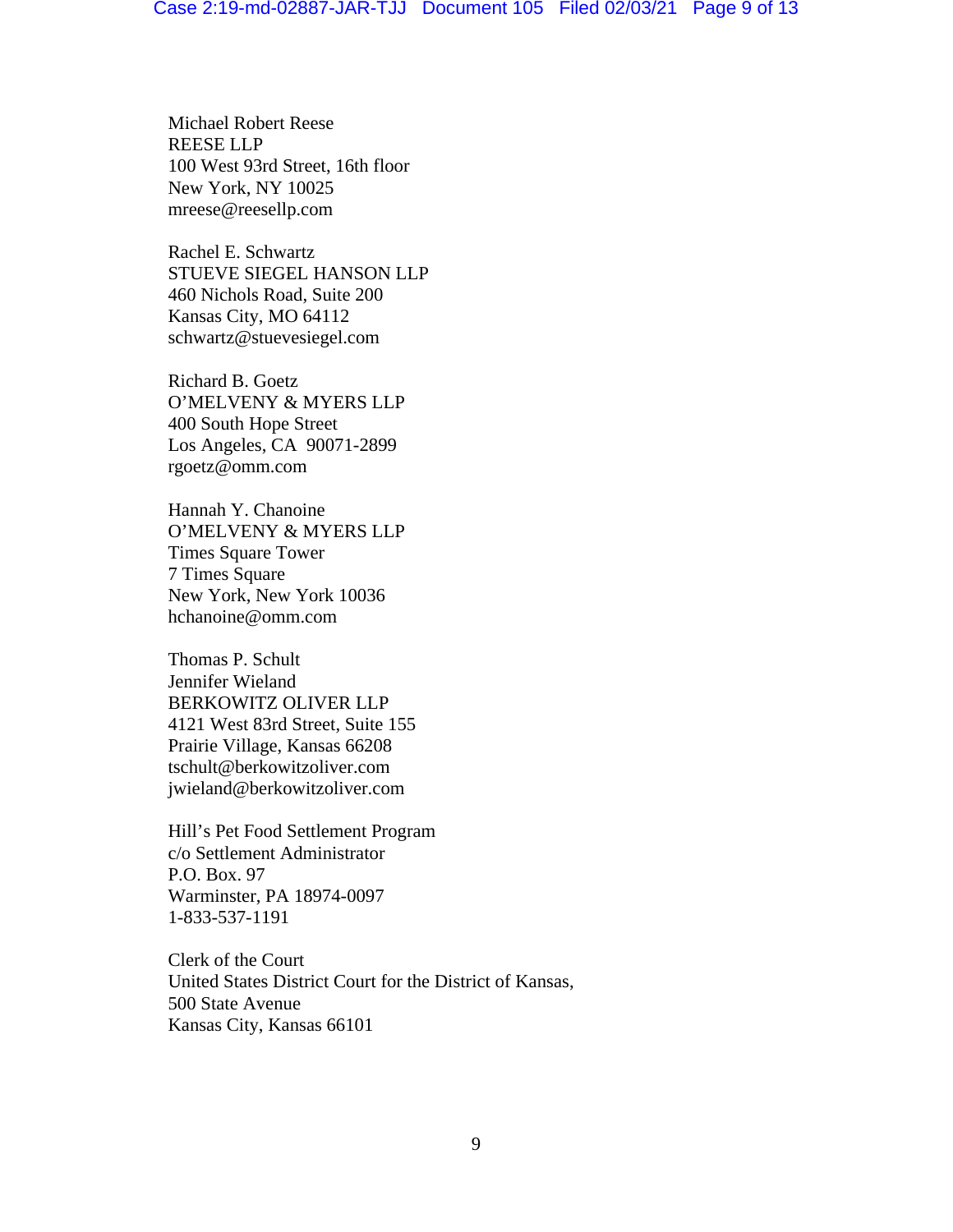#### Case 2:19-md-02887-JAR-TJJ Document 105 Filed 02/03/21 Page 10 of 13

Any objections must: (i) state the name, address, and telephone number of the objector and must be signed by the objector even if represented by counsel; (ii) state that the objector is objecting to the proposed Settlement, Plan of Allocation, service awards, and/or application for attorneys' fees or expenses; (iii) state the objection(s) and the specific reasons for each objection, including any legal and evidentiary support the objector wishes to bring to the Court's attention; (iv) state whether the objection applies only to the objector or to all or a subset of the Settlement Classes; (v) identify which Class the objector is a member; (vi) if the objector intends to appear at the Settlement Hearing through counsel, state the identity of all attorneys who will appear on the objector's behalf at the Settlement Hearing; (vii) identify any prior objections filed by the objector or the objector's counsel; and (viii) state that the objector submits to the jurisdiction of the Court with respect to the objection or request to be heard and the subject matter of the Settlement, including, but not limited to, enforcement of the terms of the Settlement. The Court will consider a Settlement Class Member's objection only if the Settlement Class Member has complied with the above requirements. Any Settlement Class Member who does not make his, her or its objection in the manner provided shall be deemed to have waived such objection and shall forever be foreclosed from making any objection to the fairness or adequacy of the proposed Settlement as set forth in the Settlement Agreement, to the Plan of Allocation, service awards, or to the award of fees and expenses to Settlement Class Counsel or any award to Class Representatives, unless otherwise ordered by the Court. Settlement Class Members submitting written objections are not required to attend the Settlement Hearing, but any Settlement Class Member wishing to be heard orally in opposition to the approval of the Settlement, the Plan of Allocation, and/or the application for an award of attorneys' fees and expenses must file a written objection and indicate in the written objection their intention to appear at the hearing and to include in their written objections the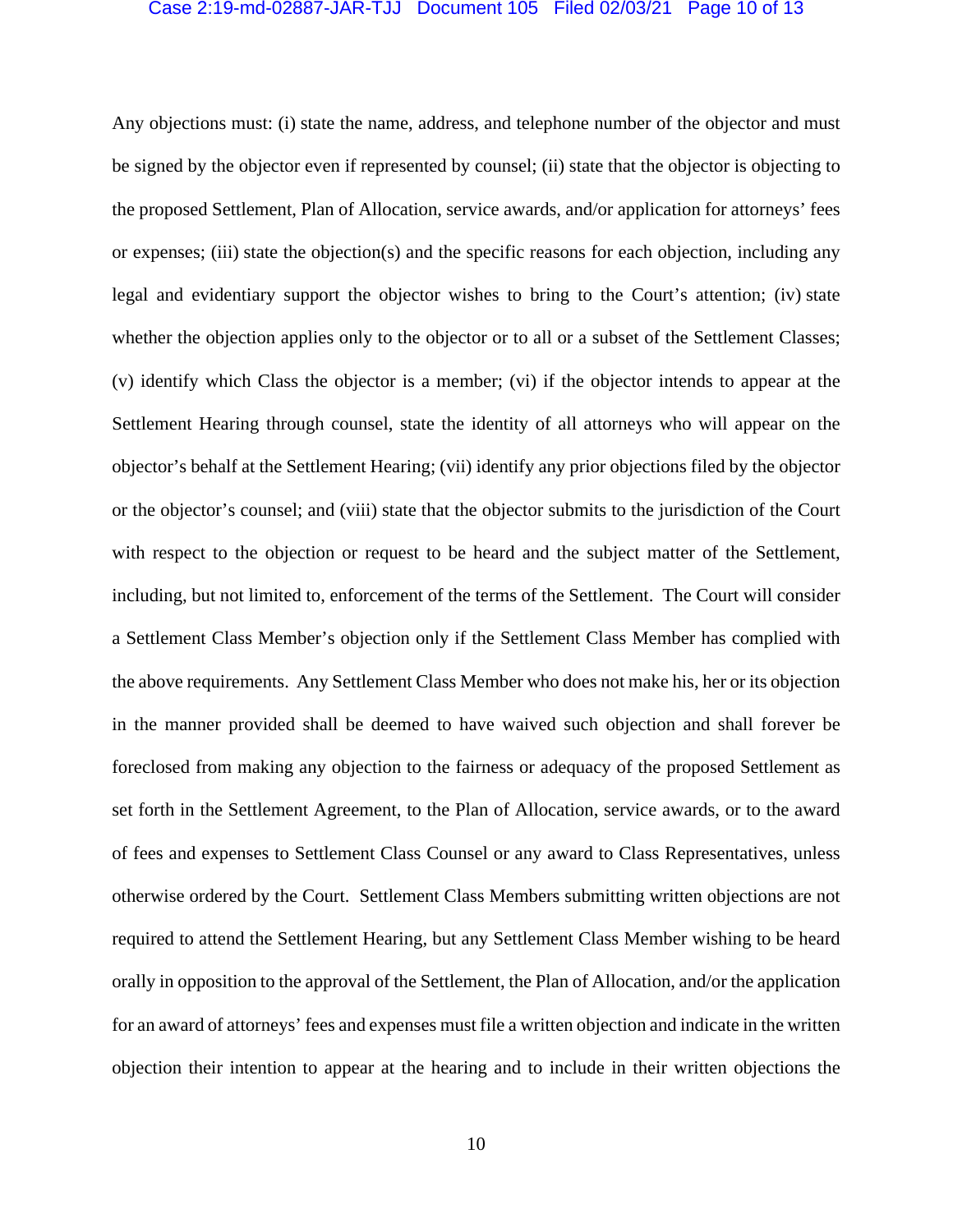#### Case 2:19-md-02887-JAR-TJJ Document 105 Filed 02/03/21 Page 11 of 13

identity of any witnesses they may call to testify and copies of any exhibits they intend to introduce into evidence at the Settlement Hearing. Settlement Class Members do not need to appear at the Settlement Hearing or take any other action to indicate their approval.

24. All funds held by the Escrow Agent shall be deemed and considered to be in *custodia legis* of the Court, and shall remain subject to the jurisdiction of the Court, until such time as such funds shall be distributed pursuant to the Settlement Agreement and/or further order(s) of the Court.

25. All opening briefs and supporting documents in support of the Settlement, the Plan of Allocation, and any application by Settlement Class Counsel for attorneys' fees and expenses and award to Class Representatives shall be filed and served by no later than May 28, 2021, and any reply papers shall be filed and served no later than July 6, 2021.

26. The Released Persons shall have no responsibility for the Plan of Allocation or any application for attorneys' fees or expenses submitted by Settlement Class Counsel or any award to Class Representatives, and such matters will be considered separately from the fairness, reasonableness, and adequacy of the Settlement.

27. At or after the Settlement Hearing, the Court shall determine whether the Plan of Allocation proposed by Settlement Class Counsel, and any application for attorneys' fees, expenses, or awards should be approved. The Court reserves the right to enter the Final Judgment approving the Settlement regardless of whether it has approved the Plan of Allocation or awarded attorneys' fees and/or expenses, or service awards to class representatives.

28. All reasonable expenses incurred in identifying and notifying Settlement Class Members, as well as administering the Settlement Fund, shall be paid as set forth in the Settlement Agreement.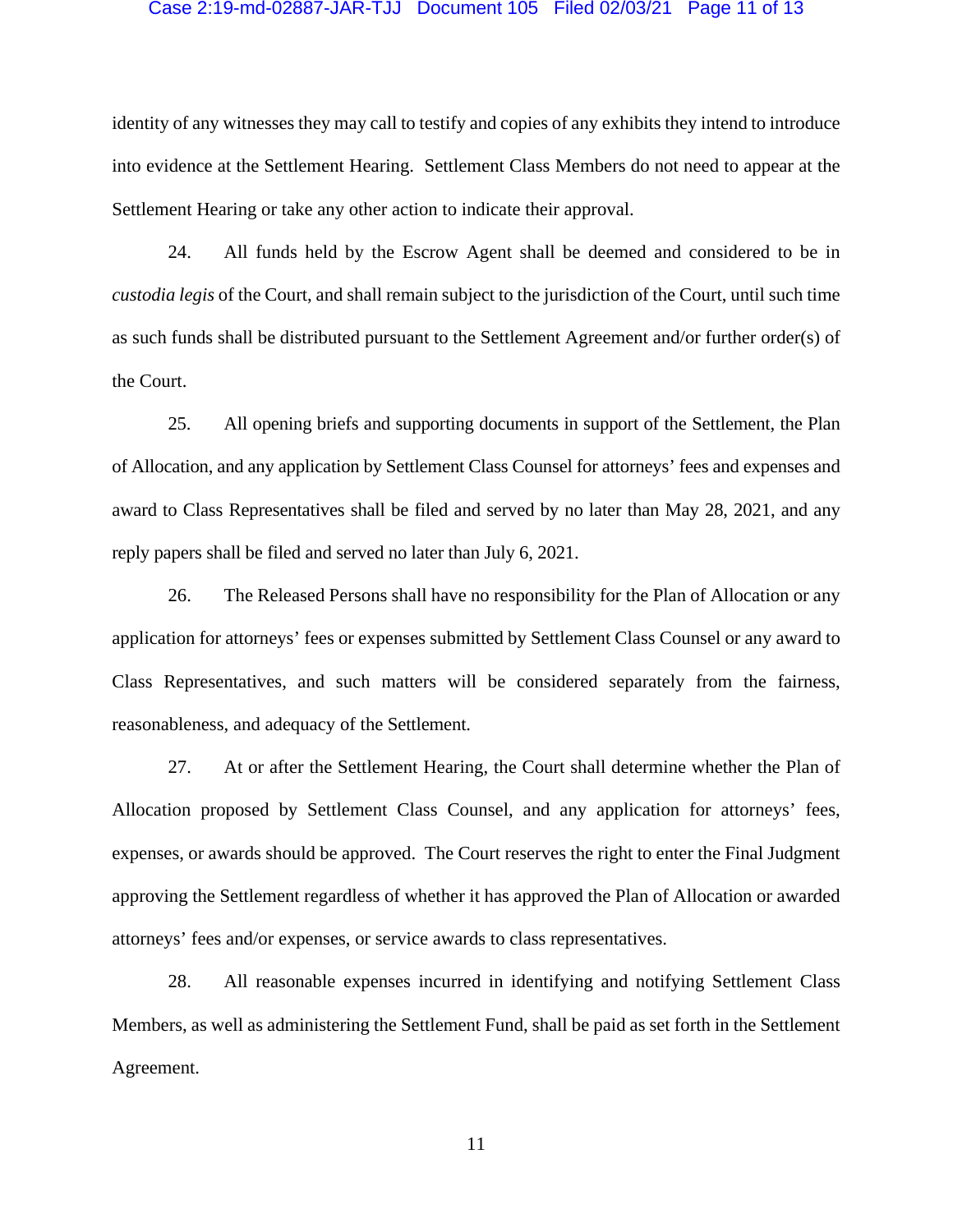#### Case 2:19-md-02887-JAR-TJJ Document 105 Filed 02/03/21 Page 12 of 13

29. Neither this Order, the Settlement Agreement, nor any of its terms or provisions, nor any of the negotiations or proceedings connected with it, shall be construed as an admission or concession by the Defendants of the truth of any of the allegations in the Litigation, or of any liability, fault, or wrongdoing of any kind.

30. The Court reserves the right to adjourn the date of the Settlement Hearing without further notice to the Members of the Settlement Class, and retains jurisdiction to consider all further applications arising out of or connected with the proposed Settlement. The Court may approve the Settlement, with such modifications as may be agreed to by the Settling Parties, if appropriate, without further notice to the Settlement Class.

31. If the Settlement Agreement and the Settlement set forth therein is not approved or consummated for any reason whatsoever, the Settlement Agreement and Settlement and all proceedings had in connection therewith shall be without prejudice to the rights of the Settling Parties *status quo ante*.

32. Until otherwise ordered by the Court, the Court shall continue to stay all proceedings in the Litigation other than proceedings necessary to carry out or enforce the terms and conditions of the Settlement Agreement.

33. A summary of the deadlines is below: